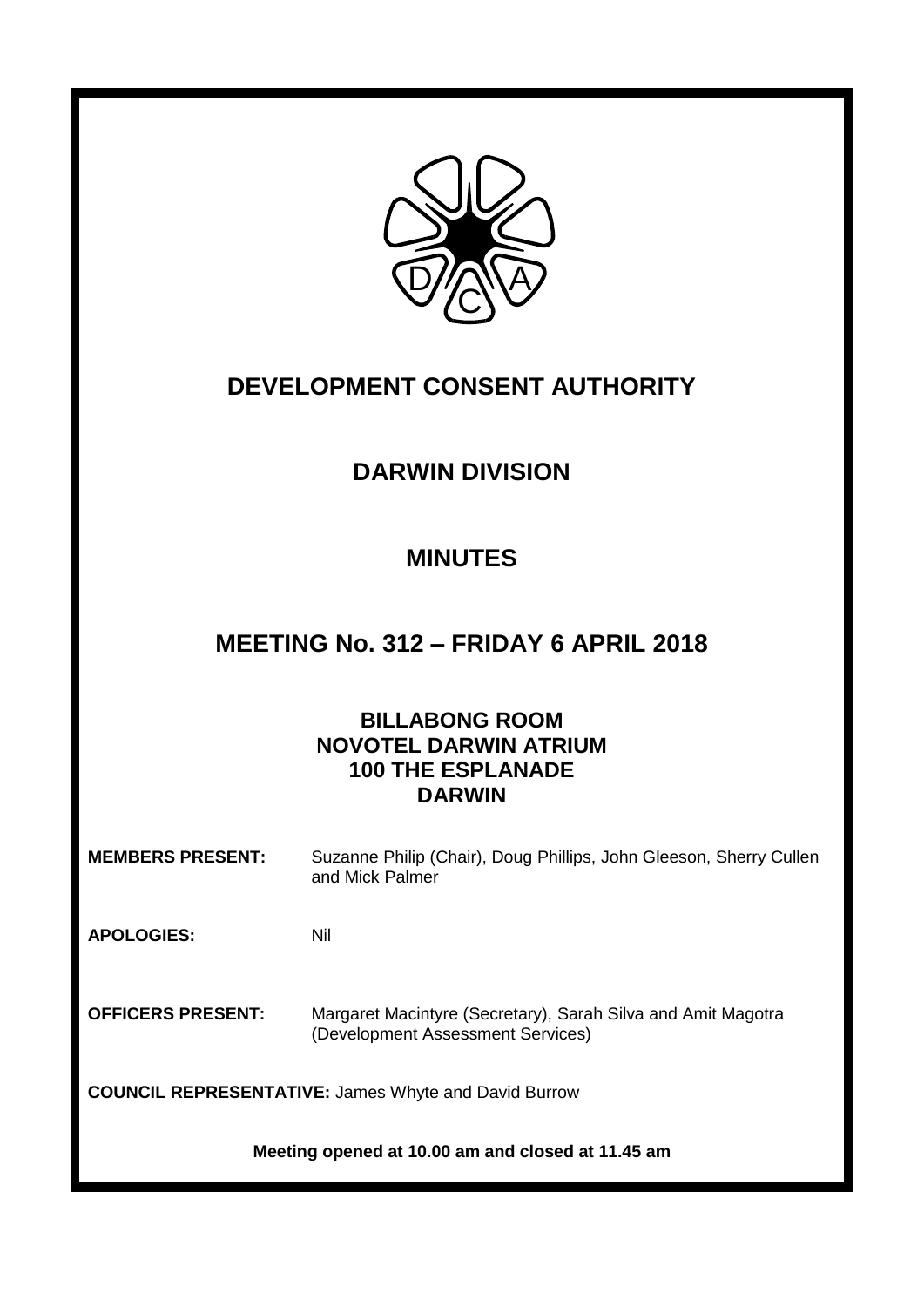**THE MINUTES RECORD OF THE EVIDENTIARY STAGE AND THE DELIBERATIVE STAGE ARE RECORDED SEPARATELY. THESE MINUTES RECORD THE DELIBERATIVE STAGE. THE TWO STAGES ARE GENERALLY HELD AT DIFFERENT TIMES DURING THE MEETING AND INVITEES ARE PRESENT FOR THE EVIDENTIARY STAGE ONLY.**

#### **ITEM 1 CAR WASH AND DETAILING FACILITY (LIGHT INDUSTRY) IN AN EXISTING 2 STOREY BUILDING WITH AN EXISTING CARETAKERS RESIDENCE LOT 8073 (3) DALY STREET, TOWN OF DARWIN APPLICANT NORTHERN PLANNING CONSULTANTS PTY LTD**

Mr Brad Cunnington (Northern Planning Consultants) Mr George Tsirbas (landowner) attended.

Submitters: Mr Phil Rofe (Sentinel Apartments), Ms Kitty Cahen and Ms Jo Vandermark attended.

Ms Vandermark tabled a further submission.

**RESOLVED** That, the Development Consent Authority vary the requirements of Clause 6.5.3 **46/18** (Parking Layout) and Clause 7.10.3 (Caretaker's Residence) of the Northern Territory Planning Scheme, and pursuant to Section 53(a) of the *Planning Act*, consent to the application to develop Lot 8073 (3) Daly Street, Town of Darwin for the purpose of a car wash and detailing facility (light industry) in an existing 2 storey building with an existing caretakers residence, subject to the following conditions:

#### **CONDITIONS PRECEDENT**

- 1. Prior to the endorsement of plans and prior to commencement of works (including site preparation), amended plans to the satisfaction of the consent authority must be submitted to and approved by the consent authority. When approved, the plans will be endorsed and will then form part of the permit. The plans must be drawn to scale with dimensions and either two copies must be provided or they must be submitted electronically. The plans must be generally in accordance with the plans submitted with the application but modified to show:
- The removal of the three existing non-complying car parking spaces, being directly accessed from Doctors Gully Road, and an extension of the landscaping along this boundary.
- Landscaping along the road frontages to incorporate small trees in addition to shrubs.
- Access arrangements in accordance with City of Darwin's requirements.
- The location of the grated drain and relocated SEP in accordance with City of Darwin's requirements.
- 2. Prior to the endorsement of plans and prior to the commencement of works an operational environmental management plan for the site, shall be submitted to and approved by the Northern Territory Environmental Protection Authority, to the satisfaction of the consent authority. The plan should provide appropriate maps and sufficient detail of all structures, processes and management related to stormwater, contaminated waters, wastes, manures and animal effluent, to demonstrate the full protection of offsite water quality.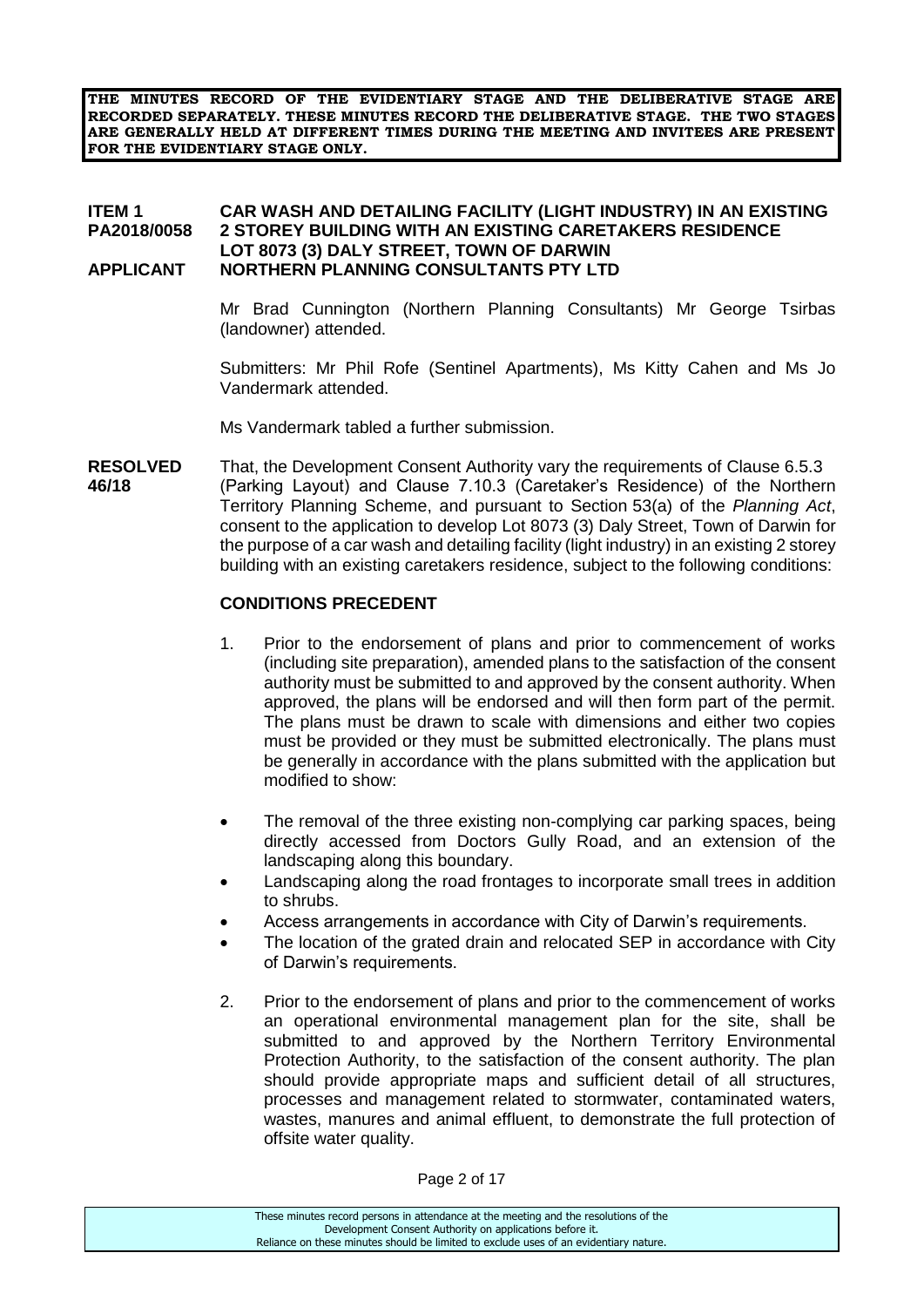- 3. Prior to the endorsement of plans and prior to the commencement of works, a schematic plan demonstrating the on-site collection of stormwater and its discharge into the City of Darwin's stormwater drainage system shall be submitted to and approved by the City of Darwin, to the satisfaction of the consent authority. The plan shall include details of site levels and Council's stormwater drain connection point/s. The plan shall also indicate how stormwater will be collected on the site and connected underground to Council's system.
- 4. Prior to the commencement of works, a Construction Environmental Management Plan (CEMP) for the management and operation of the use must be prepared to the requirements of an independent suitably qualified professional and submitted to and approved by the consent authority upon the advice of City of Darwin When approved, the CEMP will be endorsed and will then form part of the permit. The use must at all times be conducted in accordance with the endorsed plan. The CEMP must include:
- (a) waste management;
- (b) traffic control;
- (c) haulage routes;
- (d) stormwater drainage;
- (e) use of City of Darwin land; and
- (e) day to day management requirements for the use.
- 5. Prior to the commencement of works (including site preparation), the applicant is to prepare a dilapidation report covering infrastructure within the road reserve to the requirements of the City of Darwin, to the satisfaction of the consent authority.
- 6. Prior to the commencement of works (including site preparation), a waste management plan in accordance with the City of Darwin's waste management policy is required to be submitted to the requirements of the City of Darwin, to the satisfaction of the consent authority.

## **GENERAL CONDITIONS**

- 7. The works carried out under this permit shall be in accordance with the drawings endorsed as forming part of this permit.
- 8. The use and/ or development as shown on the endorsed plans must not be altered without the further consent of the consent authority.
- 9. All air conditioning condensers (including any condenser units required to be added or replaced in the future) are to be appropriately screened from public view, located so as to minimise thermal and acoustic impacts on neighbouring properties and condensate disposed of to ground level in a controlled manner to the satisfaction of the consent authority. No plant, equipment, services or architectural features other than those shown on the endorsed plans are permitted above the roof level of the building(s).
- 10. All pipes, fixtures, fittings and vents servicing any building on the site must be concealed in service ducts or otherwise hidden from view to the satisfaction of the consent authority.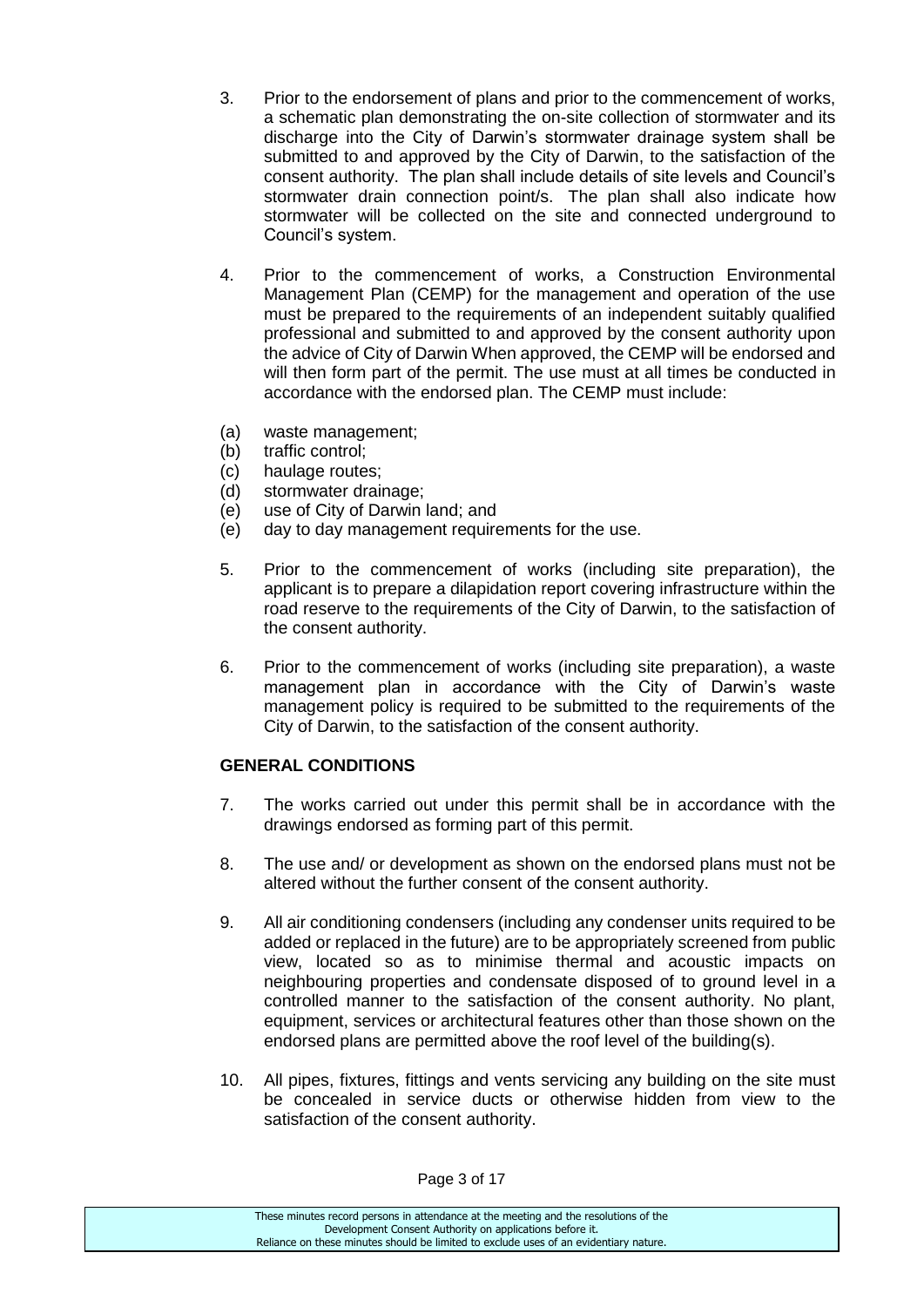- 11. Before the use starts, the areas set-aside for the parking of vehicles and access lanes as shown on the endorsed plans must be:
- (a) constructed;
- (b) properly formed to such levels that they can be used in accordance with the plans;
- (c) surfaced with an all-weather-seal coat;
- (d) drained;
- (e) line marked to indicate each car space and all access lanes; and
- (f) clearly marked to show the direction of traffic along access lanes and driveways;

to the satisfaction of the consent authority.

Car spaces, access lanes and driveways must be kept available for these purposes at all times.

- 12. Any developments on or adjacent to any easements on site shall be carried out to the requirements of the relevant service authority to the satisfaction of the consent authority.
- 13. The owner of the land must enter into agreements with the relevant authorities for the provision of water supply, sewerage facilities, and electricity to the land shown on the endorsed plan in accordance with the authorities' requirements and relevant legislation at the time.
- 14. No goods are to be stored or left exposed outside the buildings so as to be visible from any public street.
- 15. Any floodlighting or security lighting provided on site should be shielded in a manner to prevent the lighting being noticeable or causing nuisance to Daly Street, Mitchell Street and Doctors Gully Road traffic.
- 16. External lighting must be designed, baffled and located so as to prevent any adverse effect on adjoining land to the satisfaction of the consent authority.
- 17. Stormwater is to be collected and discharged into the drainage network to the technical standards of and at no cost to City of Darwin to the satisfaction of the consent authority.
- 18. The kerb crossovers and driveways to the site approved by this permit are to meet the technical standards of City of Darwin, to the satisfaction of the consent authority. The owner shall:
- (a) remove disused vehicle and/ or pedestrian crossovers;
- (b) provide footpaths/cycleways;
- (c) collect stormwater and discharge it to the drainage network; and
- (d) undertake reinstatement works. All to the technical requirements of and at no cost to the City of Darwin, to the satisfaction of the consent authority.
- 19. All street trees shall be protected at all times during construction. Any tree on the footpath, which is damaged or removed during construction, shall be replaced, to the satisfaction of the City of Darwin, to the satisfaction of the consent authority.
- 20. Storage for waste bins is to be provided to the requirements of the City of Darwin to the satisfaction of the consent authority.

Page 4 of 17

These minutes record persons in attendance at the meeting and the resolutions of the Development Consent Authority on applications before it. Reliance on these minutes should be limited to exclude uses of an evidentiary nature.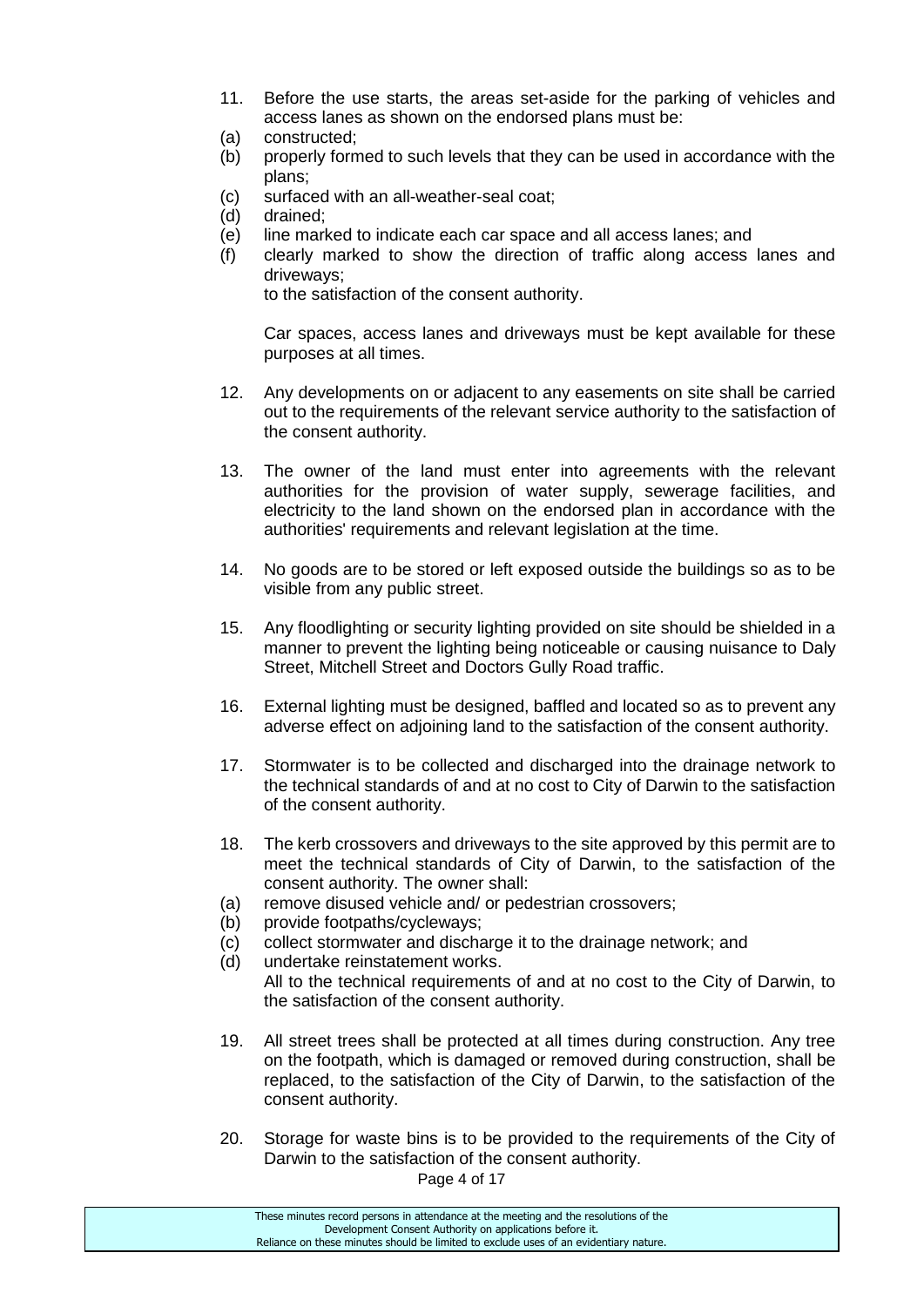- 21. No fence, hedge, tree or other obstruction exceeding a height of 0.6m is to be planted or erected so that it would obscure sight lines at the junction of the driveway and the public street.
- 22. Before the use/occupation of the development starts the landscaping works shown on the endorsed plans must be carried out and completed to the satisfaction of the consent authority.
- 23. The landscaping shown on the endorsed plans must be maintained to the satisfaction of the consent authority, including that any dead, diseased or damaged plants are to be replaced.
- 24. Soil erosion control and dust control measures must be employed throughout the construction stage of the development to the satisfaction of the consent authority.

## **NOTES:**

- 1. Notwithstanding the approved plans, all signage is subject to City of Darwin's approval, at no cost to Council.
- 2. A "Permit to Work Within a Road Reserve" may be required from City of Darwin before commencement of any work within the road reserve.
- 3. The Northern Territory Environment Protection Authority has advised that the proponent must comply with their General Environment Duty provided by section 12 of the *Waste Management and Pollution Control Act*.
- 4. The Power and Water Corporation advises that the Water and Sewer Services **Development** Development Section [\(landdevelopmentnorth@powerwater.com.au\)](mailto:landdevelopmentnorth@powerwater.com.au) and Power Network Engineering Section [\(powerconnections@powerwater.com.au\)](mailto:powerconnections@powerwater.com.au) should be contacted via email a minimum of 1 month prior to construction works commencing in order to determine the Corporation's servicing requirements, and the need for upgrading of on-site and/or surrounding infrastructure.

## **REASONS FOR THE DECISION**

1. Pursuant to section 51(a) of the *Planning Act,* the consent authority must take into consideration the planning scheme that applies to the land to which the application relates.

The proposal is to convert a disused vehicle sales and hire premises (including a caretaker's residence) into a car wash and detailing facility for a temporary period, until such a time when the economy supports a complete redevelopment of the site.

Some elements of the development are to be located quite close to neighbouring residential properties, particularly to Lots 9121 and 5633. The application includes an acoustic assessment report which makes a number of recommendations in order to minimise potential noise impacts. The application states that all recommendations have been incorporated into the proposal, and the report concludes that noise from the proposed development is predicted to achieve the recommendations of the Guidelines for Community Noise, and will be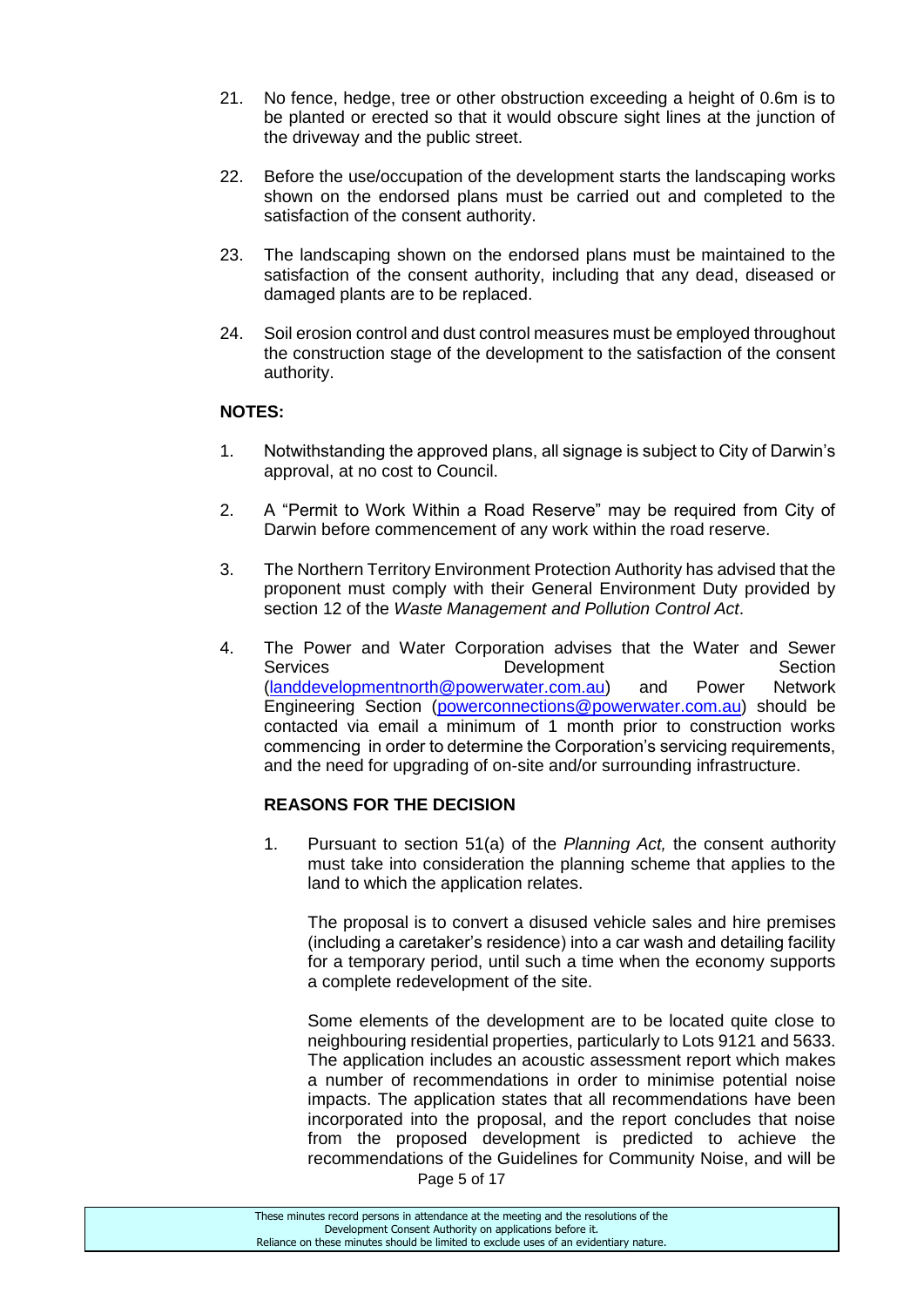designed to prevent annoyance at the nearby noise sensitive land uses in the vicinity. The NT Environmental Protection Authority have responded to the application and have referred to their draft NT 'Noise Management Framework Guidelines' for acceptable noise levels. Table 5.4 (Assigned amenity noise management levels – LAeq noise levels from industrial and commercial noise sources) assigns that noise management levels for *residential* receptors in an urban environment (as opposed to suburban and rural) are 60dba during the day and 50dba in the evening (6pm – 10pm). These levels align with the targets in the acoustic assessment. For this reason it is considered that the separation between the existing residential uses and the proposed car wash and detailing facility are acceptable and that the noise attenuation measures proposed are satisfactory, aligning with the intent of Zone CB.

Pursuant to Clause 2.5 (Exercise of Discretion by the Consent Authority) of the Northern Territory Planning Scheme the Authority may consent to a development that does not meet the standard set out in Part 4 and 5 of the Planning Scheme where it is satisfied that special circumstances justify the granting of consent.

#### Clause 6.5.3 - Parking Layout

A variation to Clause 6.5.3 (Parking Layout) of the NT Planning Scheme, to allow for car parking areas to be setback 1.5m from Daly and Mitchell Streets, rather than the 3m required is supported for the following reasons:

- The car parking areas are existing.
- The site has three street frontages.
- Additional landscaping is proposed to all street frontages which will visually enhance the existing site.
- All buildings on-site will be setback a minimum of approximately 2m to 24m (buildings below 25m AGL in Zone CB can be built right up to the lot boundary).
- The development will activate an otherwise vacant and dilapidated building.

#### Clause 7.10.3 Caretaker's Residence

A variation to Clause 7.10.3 (Caretaker's Residence) of the NT Planning Scheme, to allow for a Caretaker's Residence 140m<sup>2</sup> in size (rather than the maximum  $50m^2$  permitted) is supported given the existing nature of the dwelling, the siting of the dwelling at first floor level in the western corner of the site (no habitable windows face the residential building on the opposite side of Doctors Gully Road). The dwelling will increase the passive surveillance of the car-wash and the Daly Street area directly adjacent to the site and, despite being ancillary to the car wash, the use is not inconsistent with the residential uses surrounding the site in all directions. For these reasons it is considered that impacts of the caretaker's residence on adjoining and nearby property are unlikely.

2. Pursuant to section 51(j) of the *Planning Act*, the consent authority must take into consideration of the capability of the land to which the proposed development relates to support the proposed development

| These minutes record persons in attendance at the meeting and the resolutions of the  |
|---------------------------------------------------------------------------------------|
| Development Consent Authority on applications before it.                              |
| Reliance on these minutes should be limited to exclude uses of an evidentiary nature. |
|                                                                                       |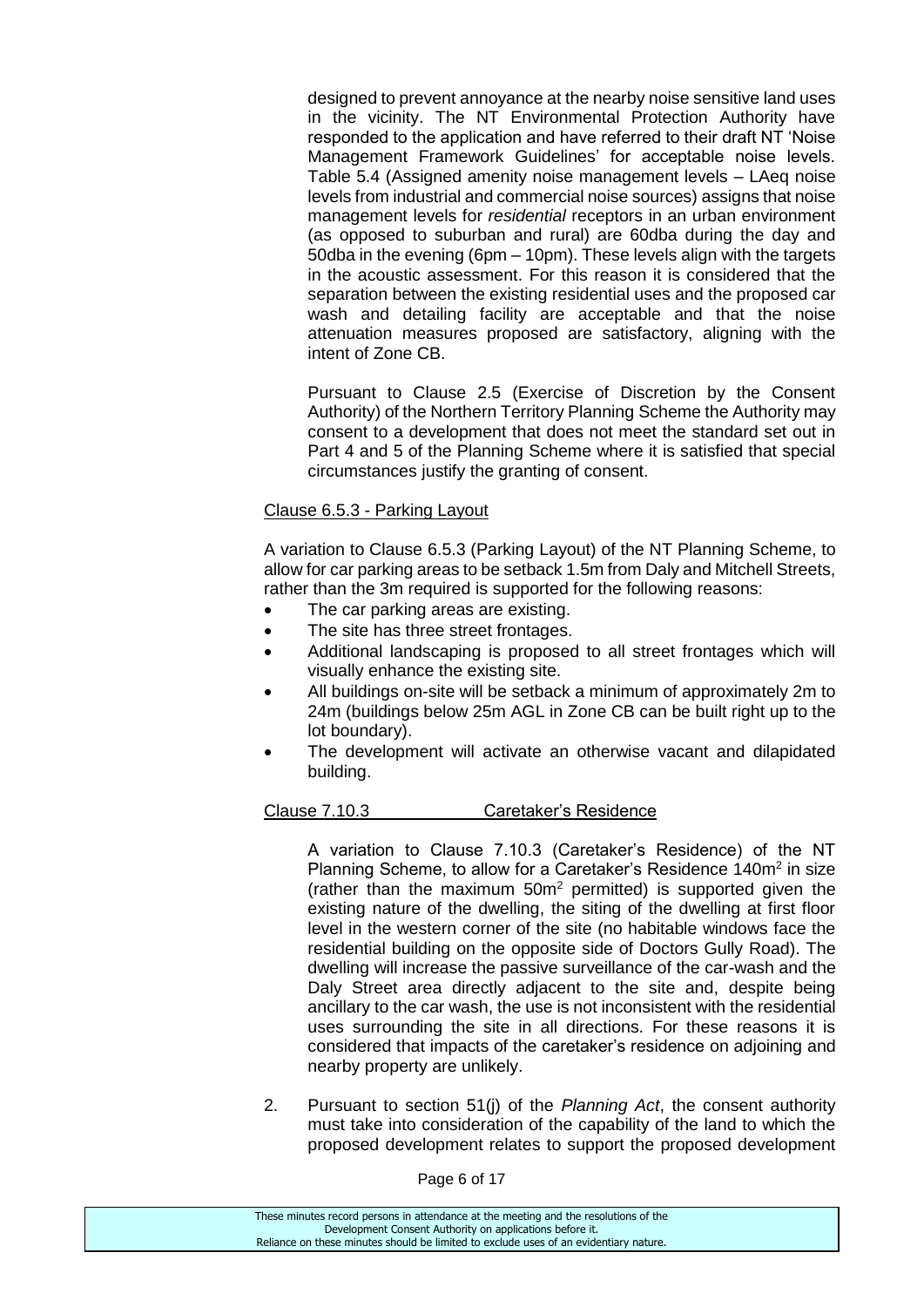and the effect of the development on the land and on other land, the physical characteristics of which may be affected by the development No land capability concerns were identified as part of the assessment. The site has already been cleared and developed for a vehicle sales and hire premises and the new development will utilise the existing building and parking areas.

3. Pursuant to section 51(n) of the *Planning Act*, the consent authority must take into consideration the potential impact on the existing and future amenity of the area in which the land is situated.

The proposed development will activate otherwise vacant and dilapidated buildings which is considered a positive change in the interim until the site is eventually re-developed. Additional landscaping is proposed to all three (3) street frontages in an attempt to screen/soften the development from the roads and pedestrian pathways are to be provided to the perimeter of the site. All wash bays are to be contained within buildings on-site and the Department of Health (Environmental Health) have advised that there are no concerns with the development.

Provided that all conditions of development are adhered to, in particular that the access to the site from Mitchell Street meets City of Darwin's requirements, the appropriate noise attenuation strategies, operational environmental management plan, stormwater disposal and general environmental duties, it is considered that the development is unlikely to have an amenity impact on the surrounding area.

4. Pursuant to section 51(p) of the *Planning Act*, the consent authority must take into consideration of the public interest of the area in which the land is situated.

It is unlikely that the development will have any detrimental impact on the public interest. The principles of CPTED (Crime Prevention through Environmental Design) are met through increased levels of passive surveillance of the surrounding area; by occupying an otherwise vacant building.

5. Pursuant to section 51(e) of the *Planning Act*, the consent authority must take into account any submissions made under section 49, in relation to the development application.

A total of three submissions were received during public exhibition period of the proposal, raising concerns in relation to noise and lighting impacts, traffic, security, health and environmental concerns.

In response these concerns, the applicant has submitted an Environmental Noise Assessment Report prepared by a suitably qualified acoustic consultant. The noise levels predicted are in-line with the NT Noise Management Framework Guidelines drafted by the NT Environmental Protection Authority. Furthermore, the 'future vacuum bays' previously located to the rear of the site have since been deleted from the plans.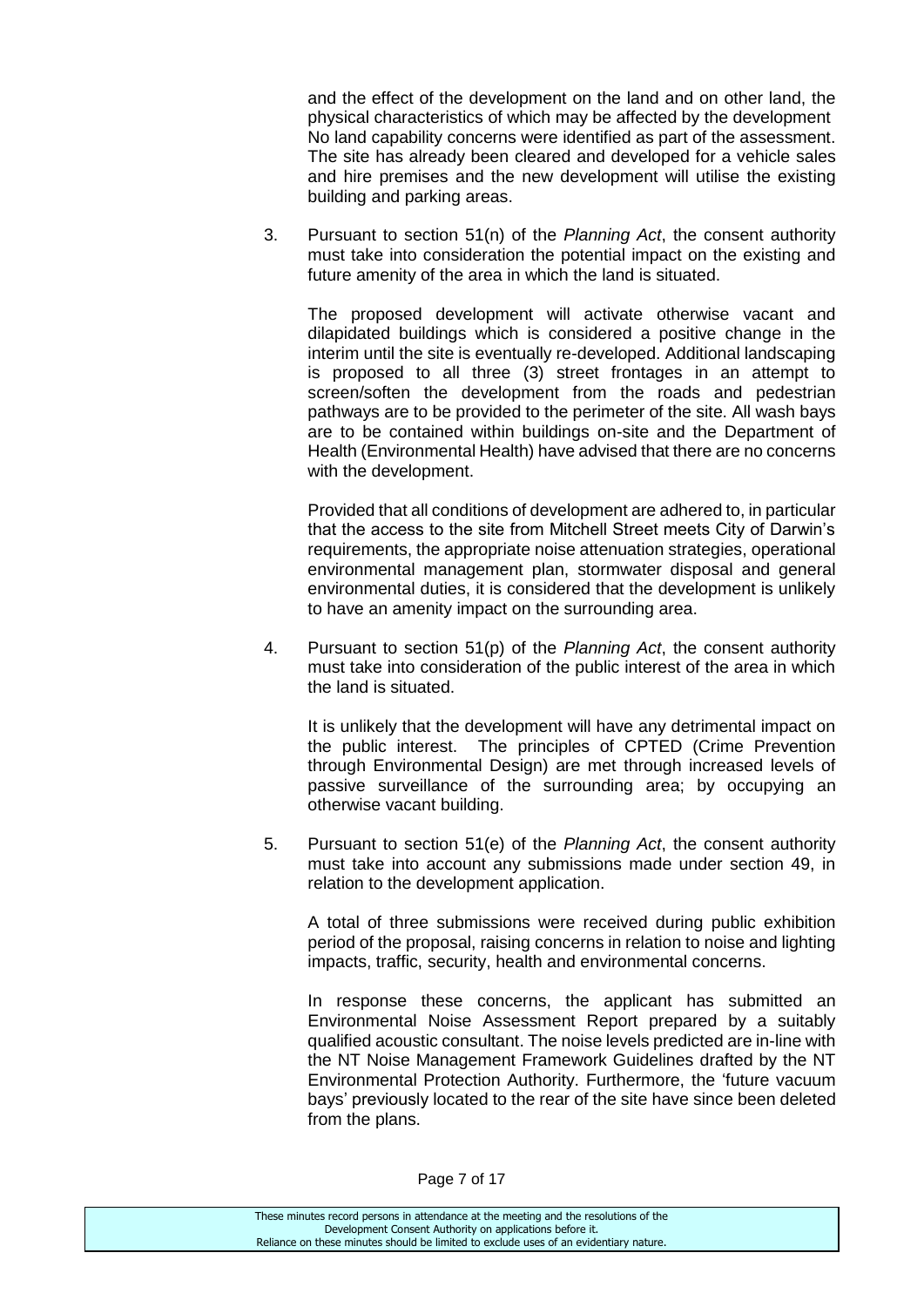City of Darwin have approved in principle, a Traffic Impact Assessment that was submitted with the application, subject to access to the site meeting their requirements. An agreement with City of Darwin is required by condition precedent 1 of the development permit issued for the use. Conditions 15 and 16 require that any lighting on the site is designed, baffled and located so as to prevent any adverse effect on adjoining land.

The car wash facility is defined as a 'light industrial' use under the NT Planning Scheme which is discretionary in Zone CB (Central Business), subject to appropriate separation between conflicting uses. The NT Planning Regulations do not define Zone CB land as 'residential', but rather 'is to provide for a diversity of activities including administrative, judicial, professional, office, entertainment, cultural, residential and retail and other business activities with a commitment to the separation of incompatible activities'. The NT EPA have advised that the development will need to comply with the *Environmental Assessment Act* and the *Waste Management and Pollution Control Act (WMPC Act)*. A condition has been included requiring an Operational Environmental Management Plan for the site, to be approved by the NT EPA prior to the use commencing. A notation has also been included advising of general environmental duties under the *WMPC Act.* The Department of Health (Environmental Health) have advised Development Assessment Services that they have no concerns in relation to the use.

The existing site is currently vacant and it is considered that any activation would assist in reducing the potential for anti-social behaviour in the area. An existing caretaker's residence will be retained on-site as part of the new development.

**ACTION:** Notice of Consent and Development Permit

#### **ITEM 2 RUGBY STADIUM, ADMINISTRATION BUILDING AND SUPPORT FACILITIES PA2018/0084 SECTION 4109 (105) ABALA ROAD, HUNDRED OF BAGOT APPLICANT JUNE D'ROZARIO & ASSOCIATES PTY LTD**

Ms June D'Rozario (June D'Rozario & Associates) and Mr Bill Kmon (Project Manager), Mr Chris Giannikouris and Mr Connor Newble (Halikos Constructions).

Submitter Mr Brendan Lawson attended.

Ms D'Rozario tabled a request for changes to recommended conditions in the DAS report.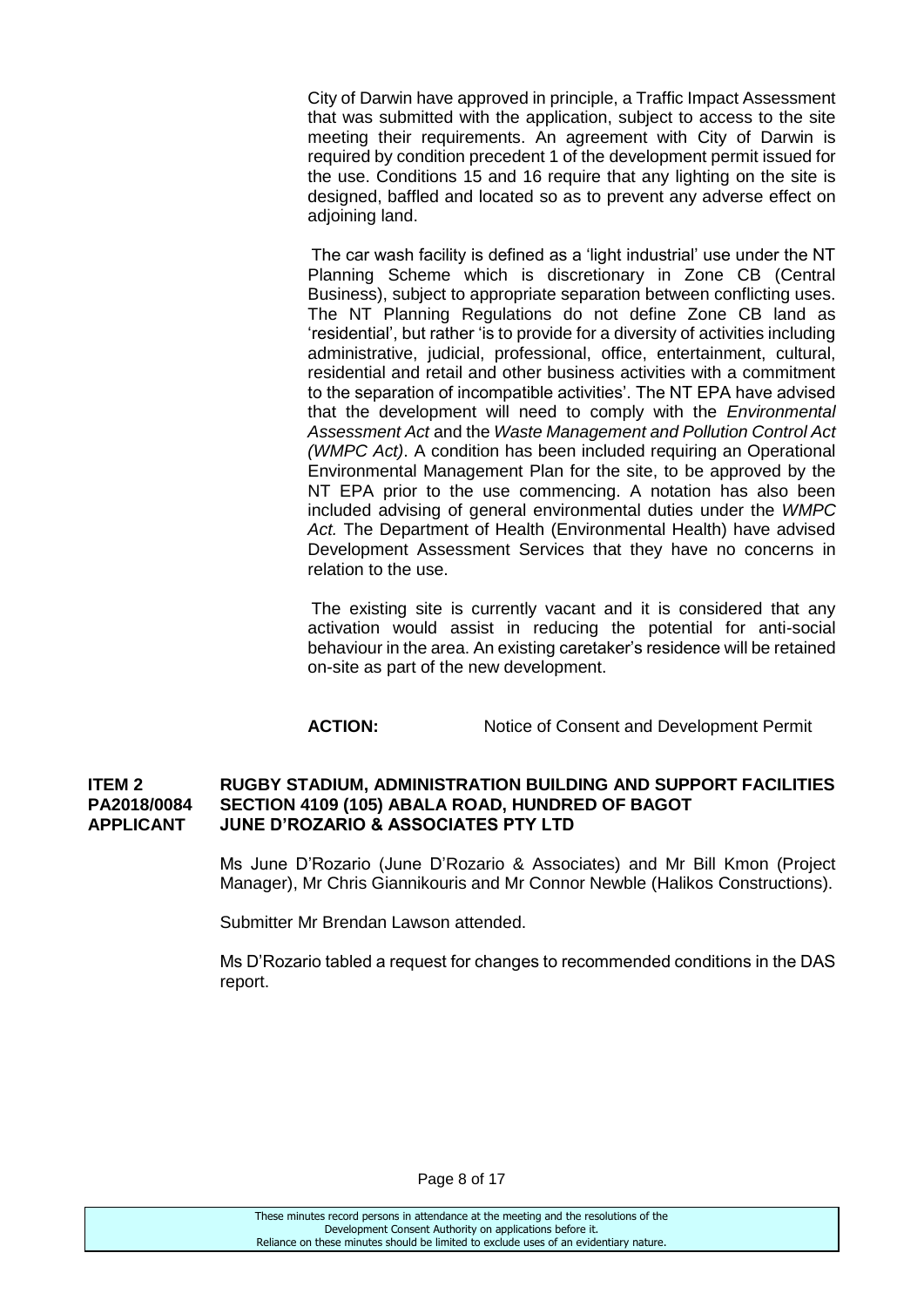**RESOLVED** That, the Development Consent Authority determine to reduce the car parking **47/18** requirements pursuant to Clause 6.5.2 (Reduction in Parking Requirements) and vary the requirements of Clause 6.1 (General Height Control) and Clause 6.5.3 (Parking Layout) and of the Northern Territory Planning Scheme, and pursuant to section 53(a) of the *Planning Act*, consent to the application to develop Section 4109 (105) Abala Road, Hundred of Bagot for the purpose of a rugby stadium, administration building and support facilities, subject to the following conditions:

## **CONDITIONS PRECEDENT**

- 1. Prior to the endorsement of plans and prior to the commencement of works (including site preparation), amended plans to the satisfaction of the consent authority must be submitted to and approved by the consent authority. When approved, the plans will be endorsed and will then form part of the permit. The plans must be drawn to scale, and must be generally in accordance with the plans submitted with the application but modified to show:
- (a) provision of bicycle parking spaces in accordance with Austroads guidelines.
- (b) screening of bin area located adjacent to the sealed car parking area.
- 2. Prior to the endorsement of plans and prior to the commencement of works (including site preparation), a landscape plan to the satisfaction of the consent authority must be submitted to and approved by the consent authority. When approved, the plan will be endorsed and will then form part of the permit. The plan must show:
- (a) planting within the car parking area and area between the car parking and Abala road.
- (b) details of surface finishes of pathways and driveways.
- (c) a planting schedule of all proposed trees, shrubs and ground covers, including botanical names, common names, pot sizes, sizes at maturity, and quantities of each plant.
- (d) provision of an in ground irrigation system to all landscaped areas.
- 3. Prior to endorsement of plans and prior to the commencement of works (including site preparation), a schematic plan demonstrating the on-site collection of stormwater and its discharge into the stormwater drainage system shall be submitted to and approved by the City of Darwin and Transport and Civil Services Division of Department of Infrastructure Planning and Logistics, to the satisfaction of the consent authority. The plan shall include details of site levels and stormwater drain connection point/s. The plan shall also indicate how stormwater will be collected on the site and connected underground to system.
- 4. Prior to endorsement of plans and prior to the commencement of works (including site preparation), the applicant is to prepare an Environmental Construction Management Plan (ECMP) to the requirements of the City of Darwin and Transport and Civil Services Division of Department of Infrastructure Planning and Logistics, to the satisfaction of the consent authority. The ECMP is to address how construction will be managed on the site, and is to include details of waste management, traffic control and haulage routes, stormwater drainage.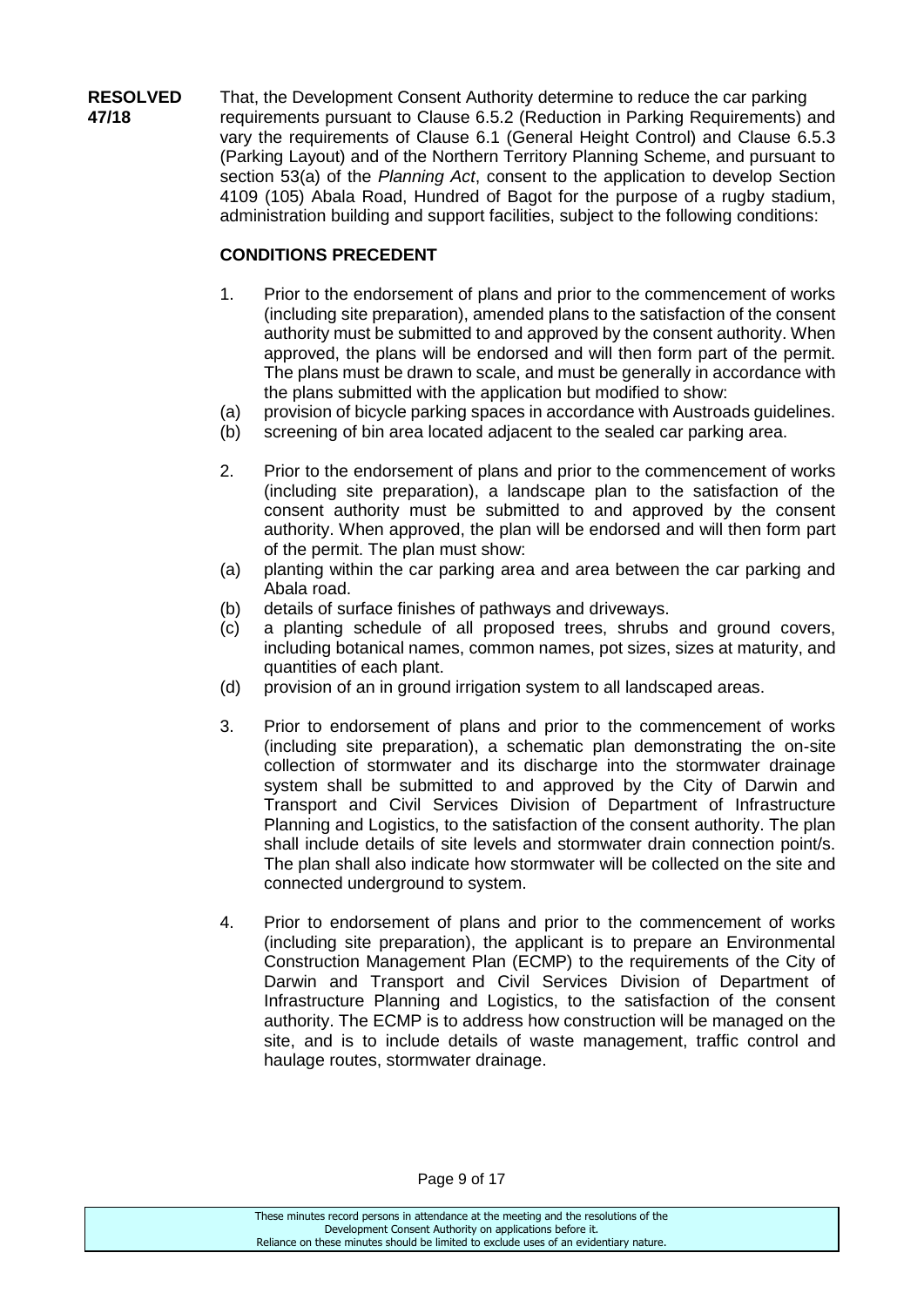- 5. Prior to the endorsement of plans and prior to the commencement of works (excluding site preparation), the developer is to provide written advice from the Water Services division of the Power and Water Corporation confirming that the development on or adjacent to their easements meets the requirement of PWC, to the satisfaction of the consent authority.
- 6. Prior to the endorsement of plans and prior to the commencement of works (excluding site preparation), the applicant is to provide advice from the Department of Defence and Darwin International Airport that approval is granted for the height of the structures, to the satisfaction of the consent authority.
- 7. Prior to the commencement of works, the applicant is to prepare a dilapidation report covering infrastructure within the road reserve to the requirements of the City of Darwin.
- 8. Prior to the commencement of works, an Erosion and Sediment Control Plan (ESCP) is to be submitted to and approved by the Consent Authority on the advice of the Department of Environment and Natural Resources (DENR). The ESCP must be developed by a Certified Professional in Erosion and Sediment Control (CPESC) and in accordance with the Key Principals of erosion and sediment control as specified in the IECA Best Practice Erosion and Sediment Control Guidelines 2008. The ESCP should detail methods and treatments for minimising erosion and sediment loss from the site during the construction phase and that all disturbed soil surfaces must be satisfactorily stabilised against erosion at completion of works. Information regarding erosion and sediment control and ESCP content is available at [www.austieca.com.au](http://www.austieca.com.au/) and the NTP website: https://nt.gov.au/environment/soil-land-vegetation. The ESCP should be emailed for assessment to: [DevelopmentAssessment.DENR@nt.gov.au](mailto:DevelopmentAssessment.DENR@nt.gov.au)

## **GENERAL CONDITIONS**

- 9. The works carried out under this permit shall be in accordance with the drawings endorsed as forming part of this permit.
- 10. All works recommended in Section 8 of the Traffic Impact Assessment report by i3 Consultants dated 18 December 2017 are to be completed to the requirements of Transport and Civil Services Division of Department of Infrastructure Planning and Logistics, to the satisfaction of the consent authority.
- 11. All works relating to this permit are to be undertaken in accordance with the approved Erosion and Sediment Control Plan (ESCP) to the requirements of the Consent Authority on the advice of the Department of Environment and Natural Resources (DENR).
- 12. The proponent must ensure that only clean fill (virgin excavated natural material) is accepted as fill at the premises, to the satisfaction of the consent authority.
- 13. Any developments on or adjacent to any easements on site shall be carried out to the requirements of the relevant service authority, to the satisfaction of the consent authority.

Page 10 of 17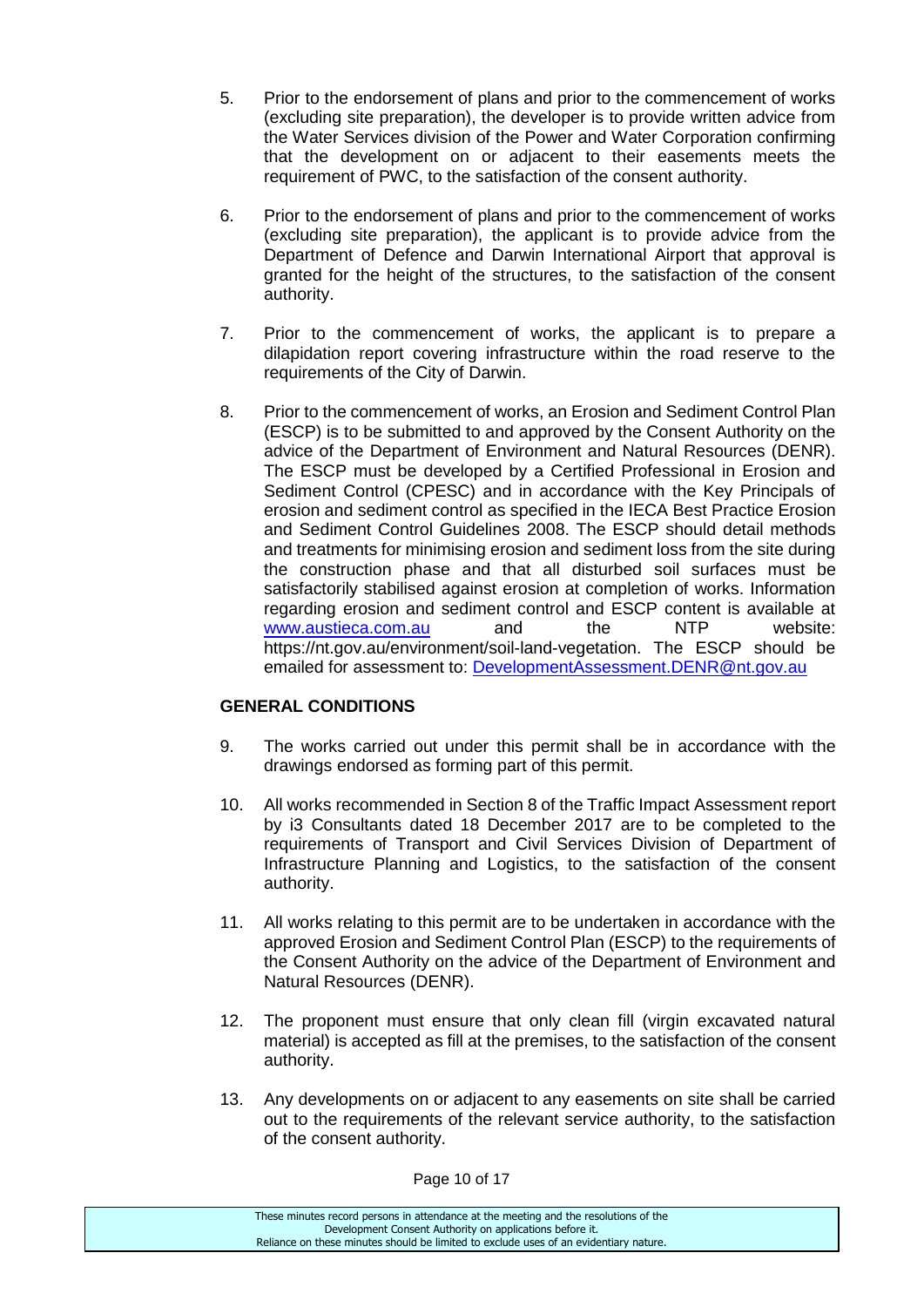- 14. The owner of the land must enter into agreements with the relevant authorities for the provision of water supply, drainage, sewerage and electricity facilities to the development shown on the endorsed plan in accordance with the authorities' requirements and relevant legislation at the time, to the satisfaction of the consent authority.
- 15. Building materials must be selected so as to not create reflective glare for aircraft operations to the satisfaction of the consent authority.
- 16. External lights must be designed, baffled and located so as to prevent any adverse effect on adjoining land, roads, and on the operation of the RAAF Base Darwin and Darwin International Airport, to the satisfaction of the consent authority.
- 17. Any proposed work (including the provision or connection of services) within, or impacting upon the McMillans Road road reserve shall be in accordance with the standards and specifications of Transport and Civil Services Division, Department of Infrastructure Planning and Logistics, to the satisfaction of the consent authority. Design documents must be submitted to the Director Corridor Management, Transport and Civil Services Division for Road Agency Approval and no works are to commence prior to approval.
- 18. Where unfenced, the McMillans Road frontages are to be appropriately fenced in accordance with the requirements of Transport and Civil Services Division, Department of Infrastructure Planning and Logistics, to the satisfaction of the consent authority.
- 19. All access arrangements to the proposed development shall be via the internal local road network to the standards and requirements of the City of Darwin, to the satisfaction of the consent authority.
- 20. Upon completion of any works within or impacting upon the McMillans Road road reserve, the road reserve shall be rehabilitated to the standards and requirements of Transport and Civil Services Division, Department of Infrastructure Planning and Logistics, to the satisfaction of the consent authority.
- 21. The kerb crossovers and driveways to the site approved by this permit are to meet the technical standards of City of Darwin, to the satisfaction of the consent authority. The owner shall:
- (a) remove disused vehicle and/ or pedestrian crossovers;
- (b) provide footpaths/ cycleways;
- (c) collect stormwater and discharge it to the drainage network; and
- (d) undertake reinstatement works; all to the technical requirements of and at no cost to the City of Darwin, to the satisfaction of the consent authority.
- 22. All air conditioning condensers (including any condenser units required to be added or replaced in the future) are to be appropriately screened from public view, located so as to minimise thermal and acoustic impacts on neighbouring properties and condensate disposed of to ground level in a controlled manner to the satisfaction of the consent authority. No plant, equipment, services or architectural features other than those shown on the endorsed plans are permitted above the roof level of the building(s).

These minutes record persons in attendance at the meeting and the resolutions of the Development Consent Authority on applications before it. Reliance on these minutes should be limited to exclude uses of an evidentiary nature.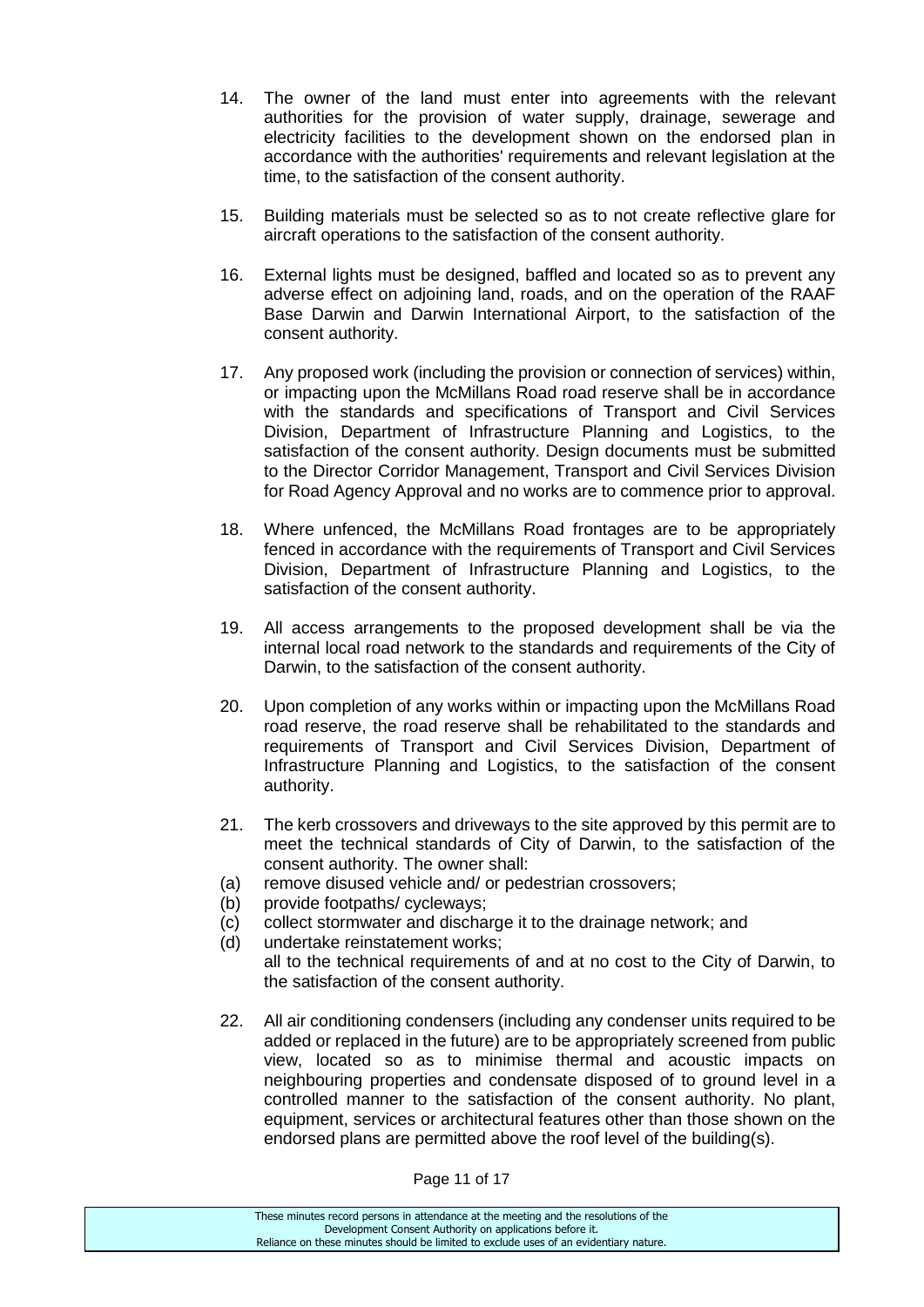- 23. Before the use or occupation of the development starts, the area(s) set-aside for the parking of vehicles and access lanes as shown on the endorsed plans must be:
	- (a) constructed;
	- (b) properly formed to such levels that they can be used in accordance with the plans;
	- (c) surfaced with an all-weather-sealed coat;
	- (d) drained;
	- (e) line marked to indicate each car space and all access lanes;
	- (f) clearly marked to show the direction of traffic along access lanes and driveways

to the satisfaction of the consent authority.

Car spaces, access lanes and driveways must be kept available for these purposes at all times.

- 24. The car parking shown on the endorsed plan(s) must be available at all times for the exclusive use of the occupants of the development and their visitors.
- 25. No fence, hedge, tree or other obstruction exceeding a height of 0.6m is to be planted or erected so that it would obscure sight lines at the junction of the driveway and the public street.
- 26. Before the use/occupation of the development starts, the landscaping works shown on the endorsed plans must be carried out and completed to the satisfaction of the consent authority.
- 27. Prior the operation of the use, a waste management plan in accordance with the City of Darwin's waste management policy is required to be submitted to the requirements of the City of Darwin, to the satisfaction of the consent authority.
- 28. The landscaping is to be maintained to the satisfaction of the consent authority, including that any dead, diseased or damaged plants are to be replaced.
- 29. Stormwater is to be collected and discharged into the drainage network to the technical standards of and at no cost to the City of Darwin, to the satisfaction of the consent authority.
- 30. Storage for waste bins is to be provided to the requirements of the City of Darwin to the satisfaction of the consent authority.
- 31. Dust control measures must be employed throughout the construction stage of the development to the requirements of the NTEPA, to the satisfaction of the consent authority.
- 32. Soil erosion control measures must be employed throughout the construction stage of the development to the satisfaction of the consent authority

## **NOTES:**

Page 12 of 17 1. The Power and Water Corporation advises that the Water and Sewer Services Development Section [\(landdevelopmentnorth@powerwater.com.au\)](mailto:landdevelopmentnorth@powerwater.com.au) and Power Network Engineering Section [\(powerconnections@powerwater.com.au\)](mailto:powerconnections@powerwater.com.au) should be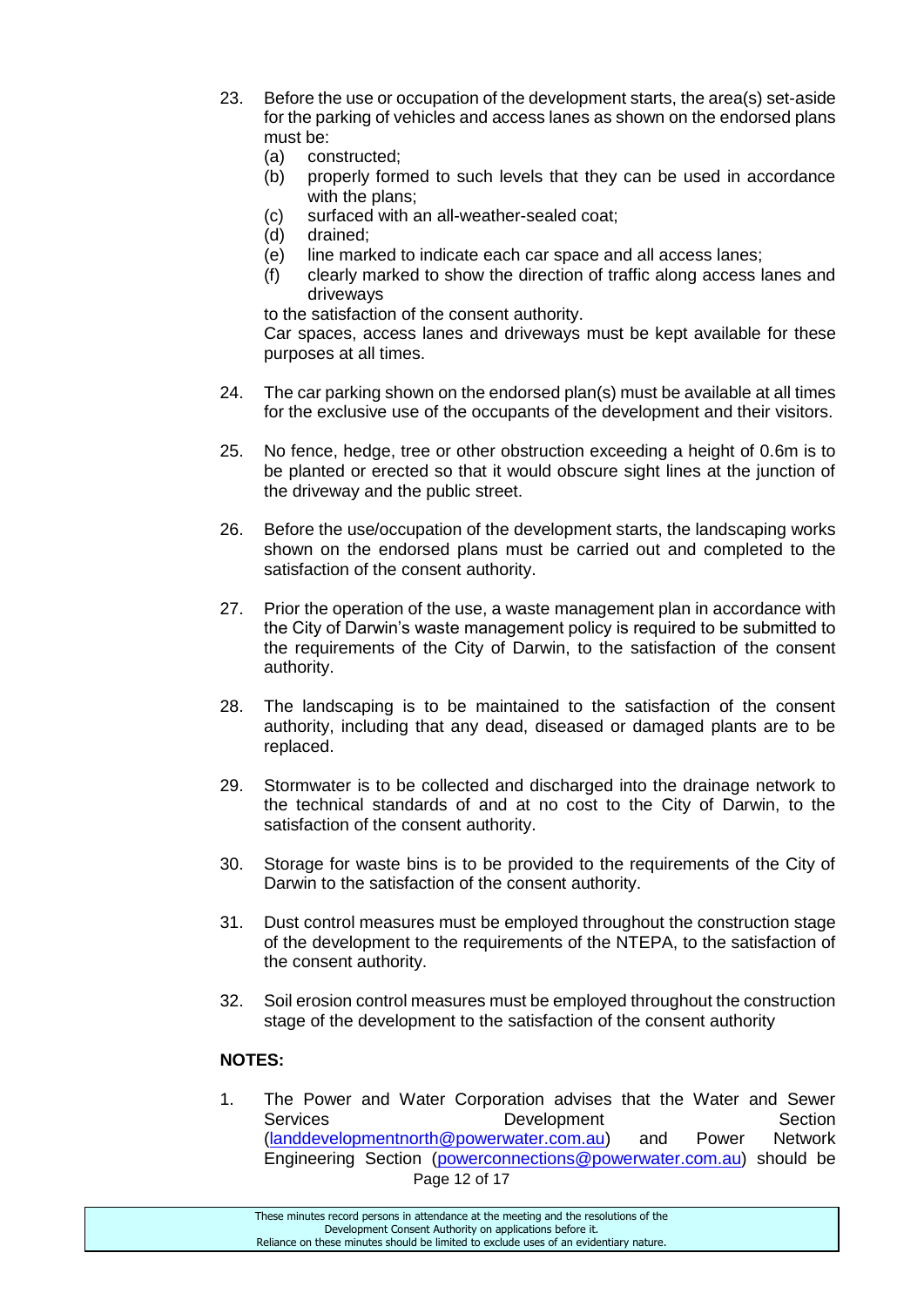contacted via email a minimum of 1 month prior to construction works commencing in order to determine the Corporation's servicing requirements, and the need for upgrading of on-site and/or surrounding infrastructure.

- 2. The Northern Territory Environment Protection Authority (NTEPA) advises that construction work should be conducted in accordance with the Agency's Noise Guidelines for Development Sites. The guidelines specify that on-site construction activities are restricted to between 7am and 7pm Monday to Saturday and 9am to 6pm Sunday and Public Holidays. For construction activities outside these hours refer to the guidelines for further information.
- 3. Any proposed works which fall within the scope of the *Construction Industry Long Service Leave and Benefits Act* must be notified to NT Build by lodgement of the required Project Notification Form. Payment of any levy must be made prior to the commencement of any construction activity. NT Build should be contacted via email (info@ntbuild.com.au) or by phone on 08 89364070 to determine if the proposed works are subject to the Act.
- 4. A "Permit to Work Within a Road Reserve" may be required from Transport and Civil Services Division, Department of Infrastructure Planning and Logistics before commencement of any work within the McMillans Road road reserve.
- 5. Any floodlighting or security lighting provided on site is to be shielded in a manner to prevent the lighting being noticeable or causing nuisance to McMillans Road traffic to the requirement of Transport and Civil Services Division, Department of Infrastructure Planning and Logistics, to the satisfaction of the consent authority.
- 6. Notwithstanding the approved plans, all signage is subject to the City of Darwin approval, at no cost to Council.
- 7. The NTEPA has advised that the proponent shall adhere to their general environmental duty under section 12 of the *Waste Management and Pollution Control Act (WMPC Act)*. The proponent should carefully consider how compliance will be achieved with Section 12 of the WMPC Act in relation to the proposed development and its likely environment impacts.
- 8. Transport and Civil Services Division, Department of Infrastructure Planning and Logistics advises that the finish of any Prime Identification sign shall be such that, if illuminated, day and night readability is the same and is of constant display (i.e. not flashing or of variable message). The sign shall be positioned:
	- (a) so as not to create sun or headlight reflection to motorists; and
	- (b) be located entirely (including foundations and aerially) within the subject Lot.
- 9. No temporary access for construction purposes shall be permitted from the McMillans Road road reserve. Construction and delivery vehicles shall not be parked on the McMillans Road road reserve.
- Page 13 of 17 10. The loads of all trucks entering and leaving the site of works are to be constrained in such a manner as to prevent the dropping or tracking of materials onto streets. This includes ensuring that all wheels, tracks and body surfaces are free of mud and other contaminants before entering onto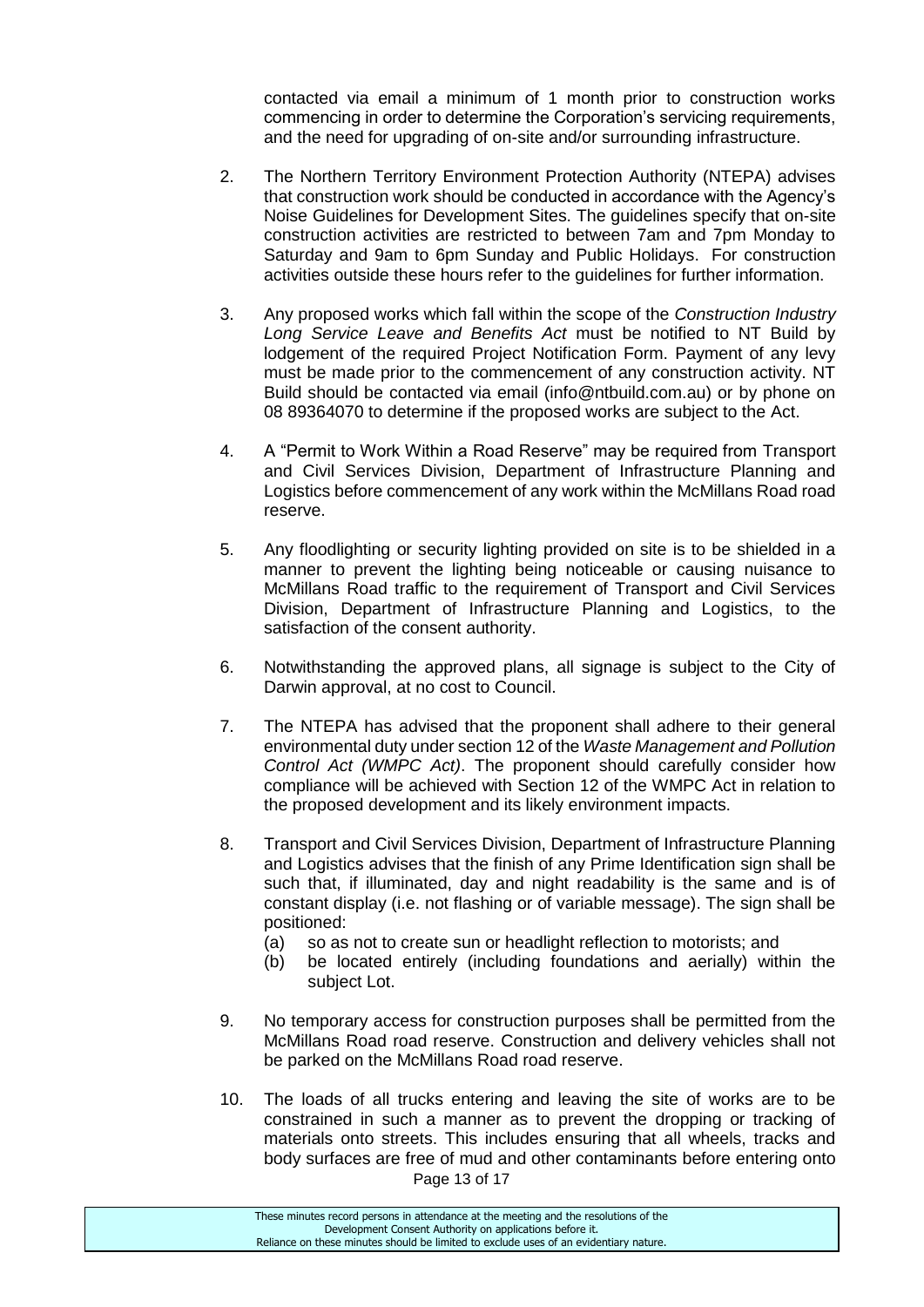the sealed road network. Where tracked material on the road pavement becomes a potential safety issue, the Developer will be obliged to sweep and clean material off the road.

- 11. Darwin International Airport advises that separate requests for assessment and approval must be submitted to Darwin International Airport for any cranes used during construction that will infringe on either the Obstacle Limitation Surfaces (OLS) or Procedures for Air Navigation Services – Operations (PANS-OPS) surfaces for Darwin Airport.
- 12. The applicant is advised that the provision of lighting at the site is required to be consistent with the CASA Manual of Standards (MOS-139) Aerodromes to minimise the potential for conflict with aircraft operations. The design of lighting is a developer responsibility and if it is later found that lights or glare endangers the safety of aircraft operations, the Department of Defence or the Civil Aviation Safety Authority may require the lighting to be extinguished or suitably modified.
- 13. The site is subject to the 'Defence Areas Control Regulations (DACR)'. All structures, including temporary structures, higher than 15m above ground level, including, but not limited to, additional buildings, light poles, cranes used during construction, vegetation etc., require approval from the Department of Defence.

## **REASONS FOR THE DECISION**

1. Pursuant to section 51(a) of the *Planning Act*, the consent authority must take into consideration the planning scheme that applies to the land to which the application relates.

The Northern Territory Planning Scheme (the Scheme) applies to the land. Section 4109 Hundred of Bagot is identified within Zone OR (Organised Recreation) of the Scheme. The purpose of Zone OR is to provide areas for organised recreational activities. The proposal includes redevelopment of the site for a leisure and recreation facility (rugby stadium) for sporting activities and to provide additional support facilities. This is consistent with the purpose of the zone.

2. Pursuant to Clause 2.5 (Exercise of Discretion by the Consent Authority) of the Scheme the Authority may consent to a development that does not meet the standard set out in Part 4 and 5 of the Scheme where it is satisfied that special circumstances justify the granting of consent.

A variation to the requirements of Clause 6.1 (General Height Control) of the Scheme is granted for the grandstand building (16.48m) and four pylons (40.0m) which all exceed the maximum height of 8.5m allowable in Zone OR based on the following reasons:

- The Marrara area is currently developed with several comparable structures that exceed 8.5m in height, and the consent authority determined that the structures would therefore be compatible with the surrounding area.
- The built form adjacent to the stadium has sufficient area/ setback to provide separation for visual amenity.

Page 14 of 17

These minutes record persons in attendance at the meeting and the resolutions of the Development Consent Authority on applications before it. Reliance on these minutes should be limited to exclude uses of an evidentiary nature.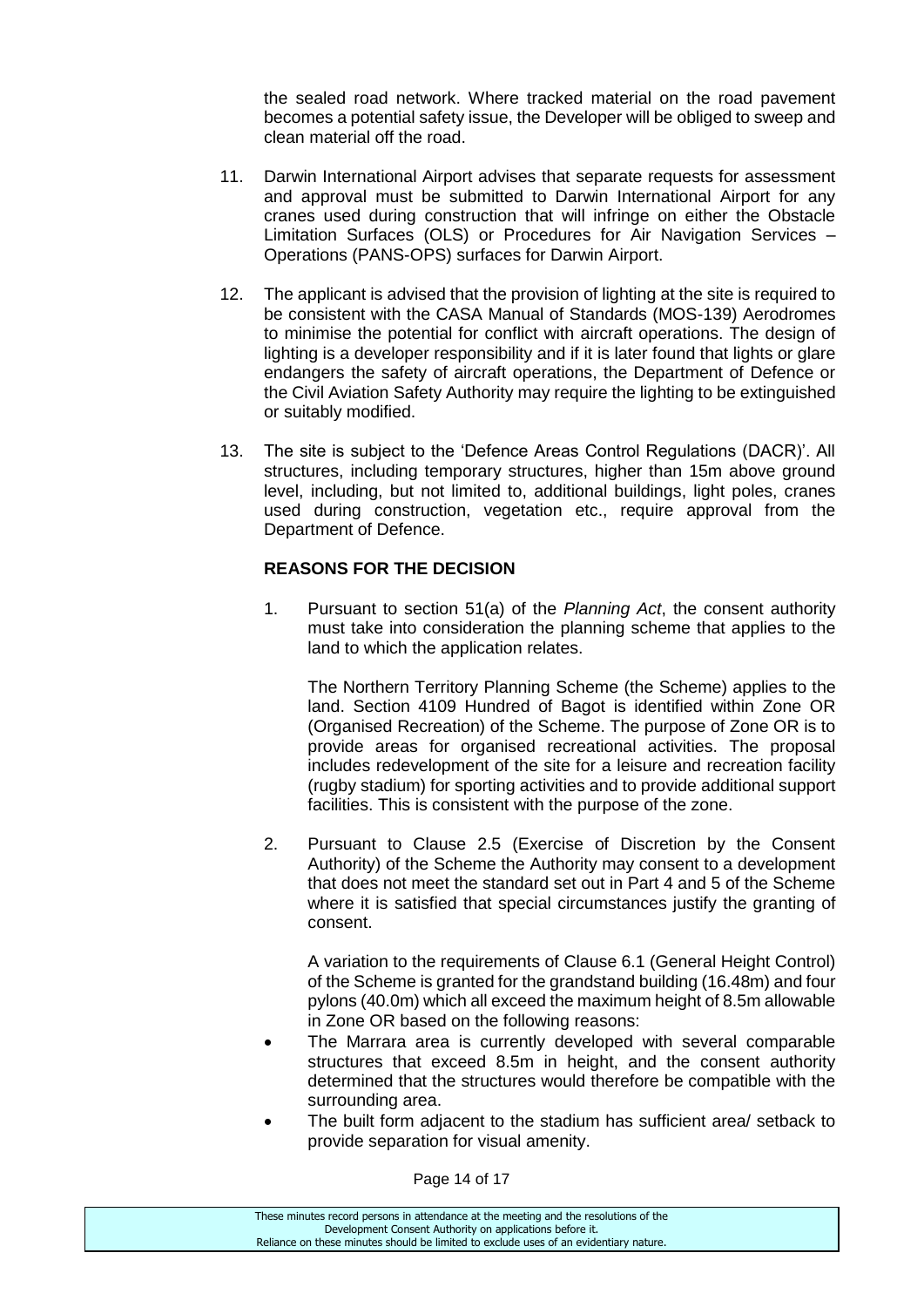The assessment identified 1577 car parking spaces required to support the development, however only 681 spaces are provided on site. A reduction to the parking required under Clause 6.5.1 (Parking Requirements), pursuant to Clause 6.5.2 (Reduction in Parking Requirements) of the Scheme is granted based upon following reasons:

- The consent authority determined that the realistic parking generated by uses, like change rooms, medical/ drug testing rooms, media rooms and match officials' rooms should take into account the manner these uses operate rather than adopting a parking rate similar to the leisure and recreation use. Therefore, the parking requirement for the development (excluding spectators') will be less than 77 car spaces.
- Although the stadium capacity will be 6000 people, which generates a parking requirement alone for 1500 spaces, there will be very few occasions during each year when this capacity is reached. The application states that the vast majority of events are local team competitions (not including semi-finals and grand finals), age-based competitions, training, and social games, which attract far fewer than 1,000 people and therefore would generate a more realistic parking requirement for 250 spaces. Together with the parking requirement generated by the other uses of the building and site, a total of 300 spaces would be required and is considered to be appropriate for the proposed use.
- Any benefit gained by providing more car parking on site would be disproportionate to the loss of land that might otherwise be developed for organised recreation purposes to allow for its highest and best use.

A variation to Clause 6.3 (Parking Layout) of the Scheme to allow unsealed car parking area is granted as it is considered that parking for majority of events can be accommodated within the formalised parking area with a minor overflow on unsealed parking area. Further, the site has maintained current parking arrangements for a number of years without detriment to the users and as such is considered consistent with the clause objective. Amended plans are required to address a number of non-compliances which are not supported and/or to ensure compliance with the relevant provisions of the Scheme is achieved.

3. Pursuant to section 51(e) of the *Planning Act*, the consent authority must take into account any submissions made under section 49, in relation to the development application.

Two public submissions were received for the proposal. The submissions raised concerns regarding on-going site works, lack of landscaping for the car parking and spectator area, restricting pedestrian traffic from Dante Road and impact of noise generated through future activities conducted at the venue.

In relation to the site works the applicant clarified that the works currently occurring on site relate to tree cutting, which is done under a building permit. The Authority noted that no consent is required under the Scheme to clear native vegetation in Zone OR. The Authority also notes that the Scheme does not provide any guidance for allowing access from surrounding roads (including pedestrian traffic) as it is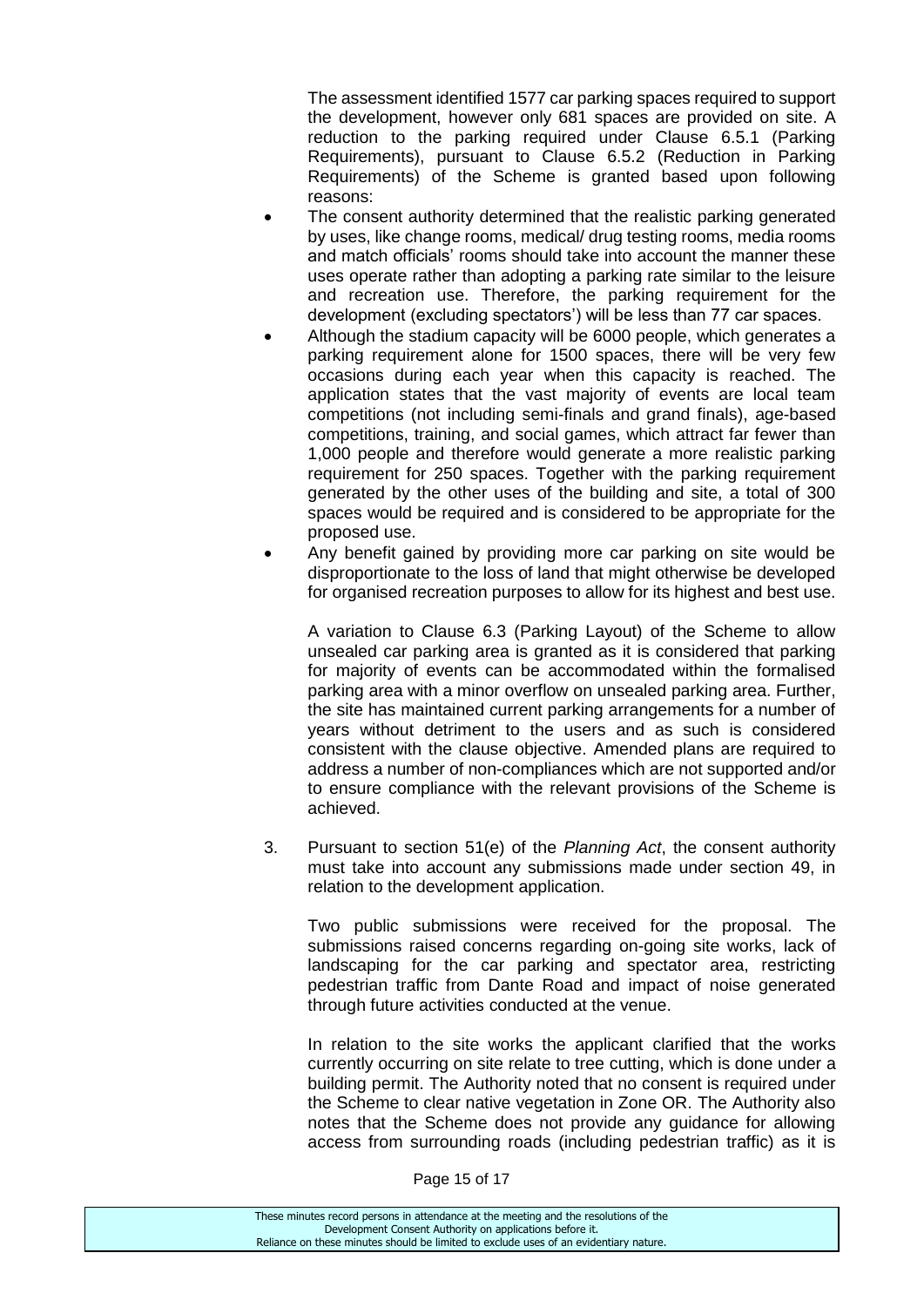typically to the requirements of the relevant service authority (City of Darwin for Dante Road and Transport and Civil Services Division of the Department of Infrastructure, Planning and Logistics for McMillans Road in this instance) and appropriate conditions are included on the permit to seek approval of the relevant service authority.

The inclusion of a condition precedent on the development permit requiring the submission of a landscape plan is considered to address the submitter's concerns relating to landscaping.

Mr Brendan Lawson raised concern that the noise generated through future activities conducted at the venue will impact the surrounding residential areas (Anula) and a Noise Management Plan should be prepared to control such adverse impacts. The applicant clarified that any potential noise issues generated from operation of the use are addressed through *Draft Noise Management Frame Guidelines,*  prepared by the Northern Territory Environment Protection Authority (NTEPA). The Authority noted that the Grandstand building location is away from the residential area, which together with the use of the Grandstand speakers being used for sporting events and not for other recreational activities, make it unlikely that the speakers will cause concerns for nearby residents. The Authority has considered the submission in detail and noted that the majority of events occurring on site will be sporting events and therefore considered that a permit condition requiring submission of a Noise Management Plan is not justified, given that this is a purpose built venue for such events. The Authority further considered that there are sufficient guidelines in place under other legislation, such as the NTEPA's draft Noise Management Frame Guidelines, to manage noise should any impacts arise as a result of future activities conducted at the venue.

4. Pursuant to Section 51(j) of the *Planning Act*, the consent authority must take into consideration the capability of the land to which the proposed development relates, and the effect of the development on the land and on other land, the physical characteristics of which may be affected by the development.

A number of conditions are included on the development permit to ensure that the proposed development does not negatively impact on surrounding land. These include the requirement for a stormwater management plan and erosion and sediment control plan. Given the land is in close proximity to the airport a condition precedent is included on the permit to seek approval from both the Department of Defence and Darwin International Airport for structures exceeding 8.5m height.

5. Pursuant to Section 51(m) of the *Planning Act*, the consent authority must take into account the public utilities or infrastructure provided in the area in which the land is situated, the requirement for public facilities and services to be connected to the land and the requirement, if any, for those facilities, infrastructure or land to be provided by the developer for that purpose.

Comments were received from a number of service authorities and highlighted a number of development specific requirements that have